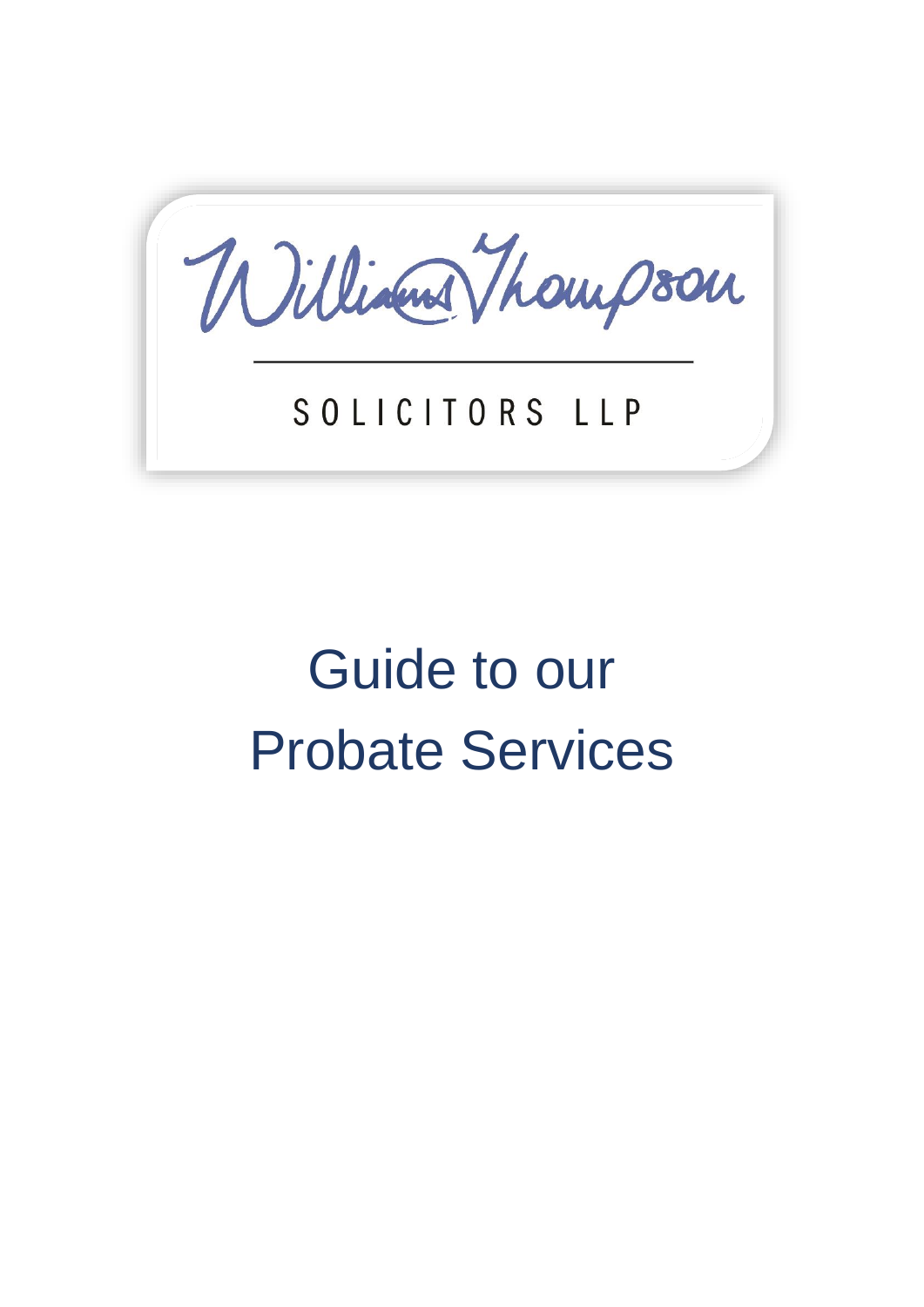#### **Our Service**

Our Wills and Probate Department offer a range of administration services to assist in dealing with the estate when a loved one dies. We appreciate that the task of obtaining Probate can be overwhelming and our Solicitors are here to ease the burden in any way we can, whether it be undertaking the complete administration or simply assisting with the preparing of the Inheritance Tax papers and Grant of Probate Application.

#### **Why choose us?**

- We are considered to be the sector leading specialists in Christchurch and its surrounding areas.
- We have a wealth of experience in administering Estates, Inheritance Tax and Post Death Variations.
- Over 99% of our clients surveyed in the last year gave us a good or very good rating for administration of estate work.
- Flexible fee structure
- Dedicated, highly qualified Solicitors
- Proactive work resulting in the swift distribution of assets to beneficiaries.

#### **Who we are?**

#### **David Orr – Partner/Head of Wills and Probate**

Having been with the firm for over 10 years, David offers substantial Probate and Administration experience. His specialisms are in taxable and complex estates with particular emphasis on Inheritance Tax mitigation.

David's approach and manner in what can be difficult times is greatly appreciated by his clients. Over the years, he has developed a loyal client following and is regularly recommended by local Accountants, Financial Advisers and Funeral Directors who appreciate his efficient and practical approach.

David obtained an LLB degree at the University of Plymouth before studying his Legal Practice Course at the College of Law in Guildford. Having started as a Trainee Solicitor at Williams Thompson, he became head of Department and Partner in February 2015.

#### **Jessica Percival – Solicitor**

.

Jessica is an integral part of our Wills and Probate department and specialises in the administration of both taxable and non-taxable estates.

Jessica's friendly and welcoming nature immediately puts clients at ease. She is able to couple her extensive knowledge and expertise with a proactive and detailed approach. Jessica receives overwhelmingly positive feedback from all clients and in a relatively short time, has already built up a loyal client following.

Academically, having obtained a first class honours degree in Forensic Science at Bournemouth University, she then passed the Legal Practice Course with Distinction. Jessica undertook her training with the firm and qualified as a Solicitor in September 2016.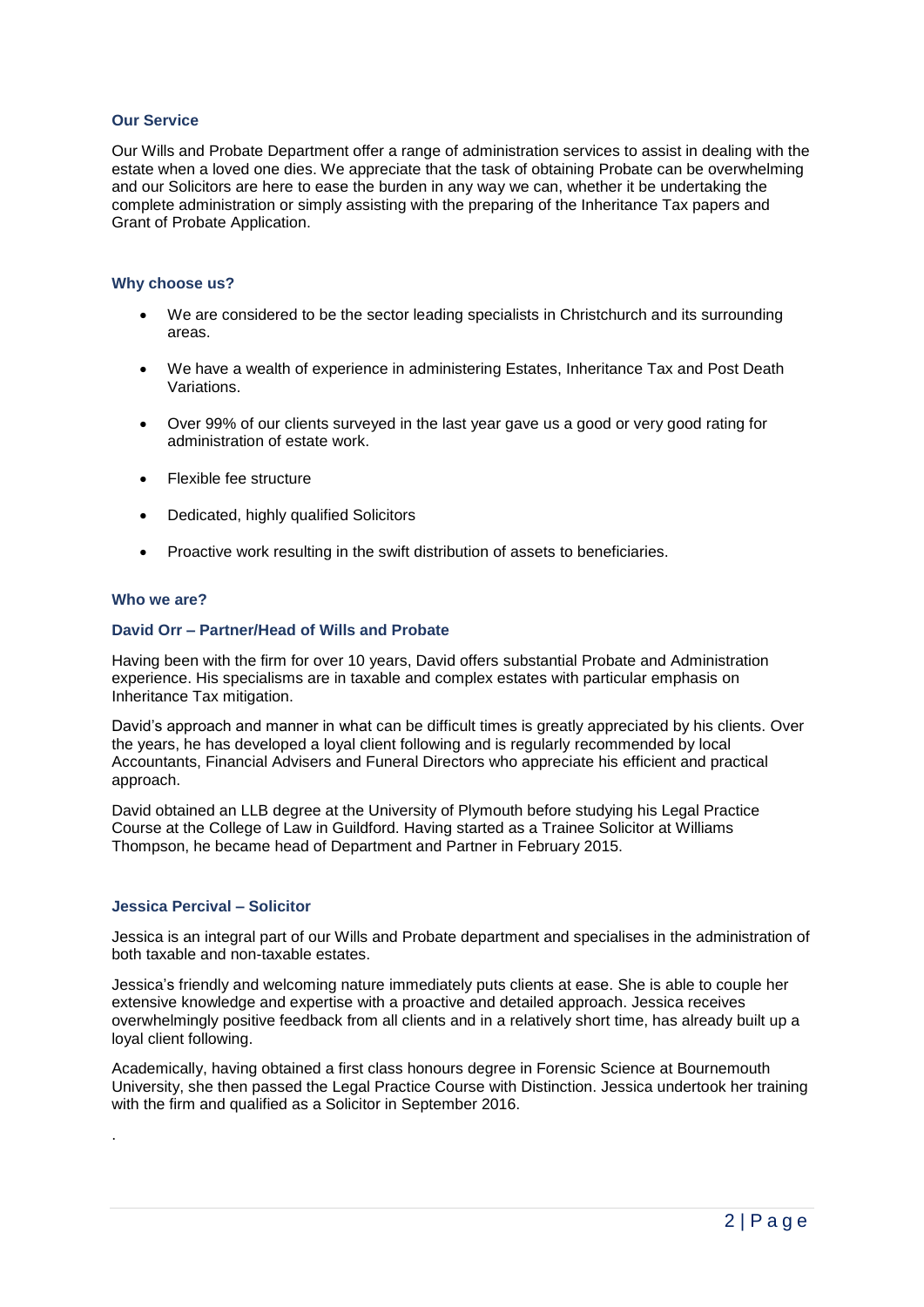#### **Our Pricing**

As every estate is different, it is difficult to give an exact. Williams Thompson offers 3 pricing bands to cover from simple straightforward estates right through to the most complex taxable matters.

Our pricing allows us flexibility to work with Executors/Administrators to achieve the swift and comprehensive administration of the Estate in the most efficient manner.

#### **Option A - Probate Only (Simple Estates)**

For simpler matters where no tax is payable and HMRC's tax summary forms can be used (IHT 205) we are able to assist in obtaining the Grant of Probate/Letters of Administration. This involves the preparation of an Inheritance Tax Return and a court application in the form of an Oath. Once the Grant has been obtained it will then be passed back to the Executor to complete the Administration.

#### **How much does this service cost?**

We offer a fixed fee of £700 plus VAT and disbursements for this service which can be broken down as follows:-

- Legal Fees £700
- VAT on Legal Fees £140
- Swear Fee £7 per Executor
- Probate Application Fee £160 (to include 10 copies)

Total Fixed Fee including disbursements and VAT:- £1,007.00

Disbursements are costs related to your matter that are payable to third parties, such as court fees. We handle the payment of the disbursements on your behalf to ensure a smoother process.

#### **How long will this take?**

On average, we are able to complete the work within 4 weeks of instruction.

### **Do you have any questions or would you like to instruct us?**

**If you would like further information or you would like to instruct us then please contact our Probate Department:-**

**Call us 01202 484242**

**Email us [Enquiries@williamsthompson.co.uk](mailto:Enquiries@williamsthompson.co.uk)**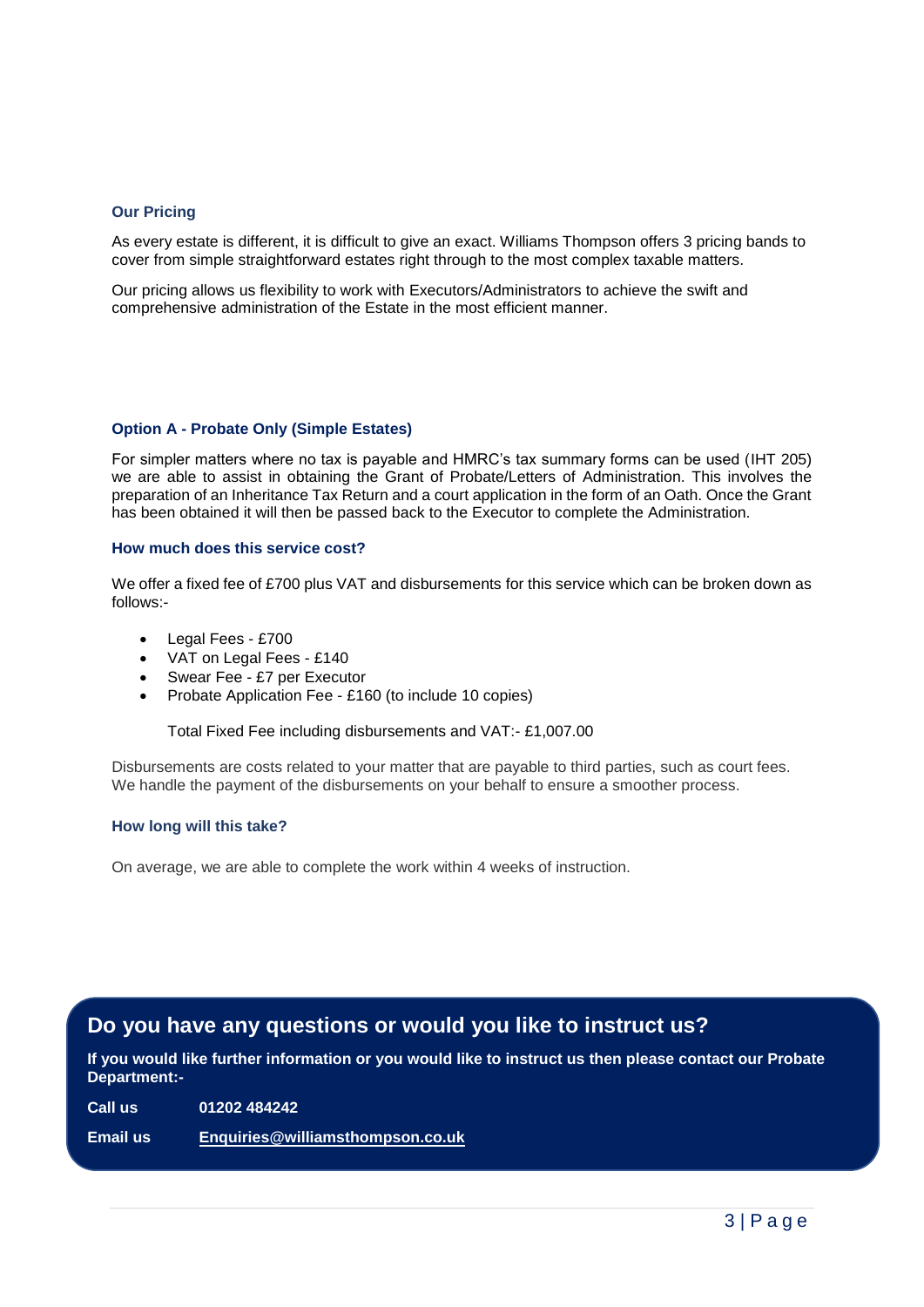#### **Option B - Probate Only (Complex Estates)**

This option is for more complex matters where the estate administration involves the preparation of an Inheritance Tax Return IHT 400 and supplement accounts. In addition, we may be required to arrange the payment of tax from existing assets. Once we have received provisional clearance from HMRC we will then prepare a court application in the form of an Oath which is duly submitted to the Probate Registry. Once the Grant has been obtained it will then be passed back to the Executor to complete the Administration.

How much does this service cost?

We offer a fixed fee range for this service which can be broken down as follows:-

- Legal Fees £1500 £2000
- VAT on Legal Fees £300 £400
- Swear Fee £7 per Executor
- Probate Application Fee £160 (to include 10 copies)

Total Fixed Fee range including disbursements and VAT:- £1,967.00 – £2,567.00

Disbursements are costs related to your matter that are payable to third parties, such as court fees. We handle the payment of the disbursements on your behalf to ensure a smoother process.

#### **How long will this take?**

On average, we are able to complete the work within 8 -10 weeks of instruction.

# **Do you have any questions or would you like to instruct us?**

**If you would like further information or you would like to instruct us then please contact our Probate Department:-**

**Call us 01202 484242**

**Email us [Enquiries@williamsthompson.co.uk](mailto:Enquiries@williamsthompson.co.uk)**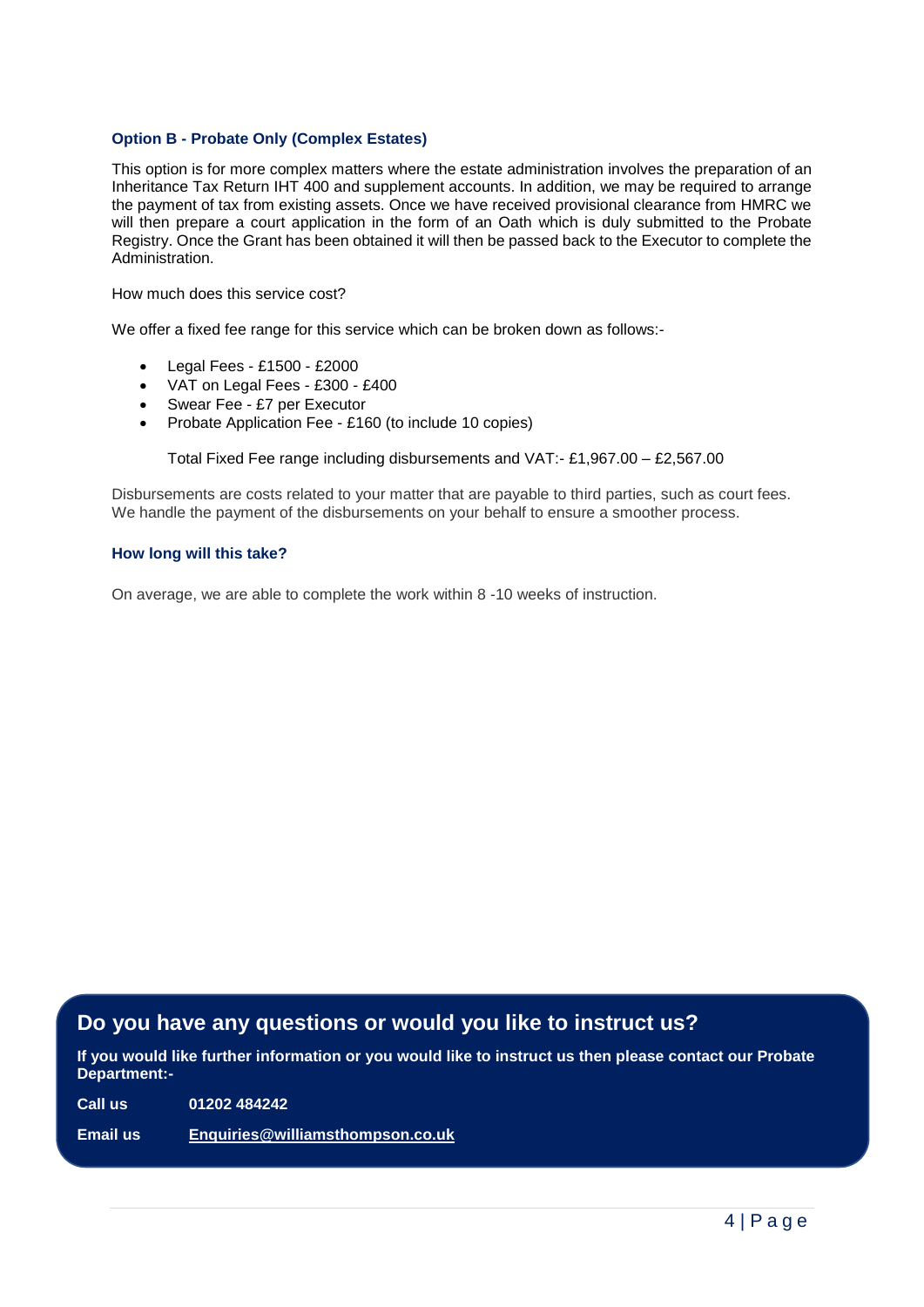#### **Option C – Full Administration**

For this service we will complete the full administration of the estate to include, where applicable:-

Legal:-

- Confirming existence and validity of Last Will.
- Preparing Court Application for Grant of Probate/Letters of Administration.
- Where the estate is Intestate (no Will), applying the correct rules of Intestacy and where applicable, carrying out the necessary research to identify all beneficiaries.
- Obtaining the Grant of Probate/Letters of Administration.
- Where applicable, placing all Statutory notices which protect the estate against unknown Creditors.

#### Administration

- Notifying all asset and liability third parties of the death. Requesting relevant information from them and notifying them of our involvement together with redirecting all future correspondence to ourselves.
- Identifying and corresponding with all Beneficiaries (including carrying out relevant identification and Bankruptcy checks)
- Professional valuation of all estate assets for Probate.
- Calling in or transferring estate assets and accumulating funds for distribution to the Beneficiaries.
- Settling all liabilities and debts of the estate.
- Payment of Legacies and interim distributions to the Beneficiaries.
- Preparing detailed Estate Accounts confirming all sums received and paid out.
- Conclusion of estate and distribution of funds.

#### Property

- Ensuring the property is secured
- Notifying insurers of the change of circumstances and insuring correct cover is in place.
- Checking on the property periodically to comply with Insurance requirements.
- Arranging Probate valuation by local Estate Agents for Probate purposes.
- Instructing Estate Agents to market the property for sale, to include arranging an Energy Performance Certificate.
- Arranging the sale of any contents and chattels at auction.
- The removal and clearance of any un-saleable chattels prior to the sale of the property.

#### Tax

- Completing the relevant Inheritance Tax forms (IHT 205 or IHT 400) correctly, applying all relevant exemptions and reliefs to minimise the tax liability of the estate.
- Liaising with HMRC regarding Income Tax matters and ensuring all requirements are met i.e. tax returns to cover the period to death and during the administration.
- A Capital Gains Tax submission, where applicable.
- Undertaking any corrective action required i.e. where assets are sold for more/less than originally declared.
- Ensuring Payment of all the above taxes.